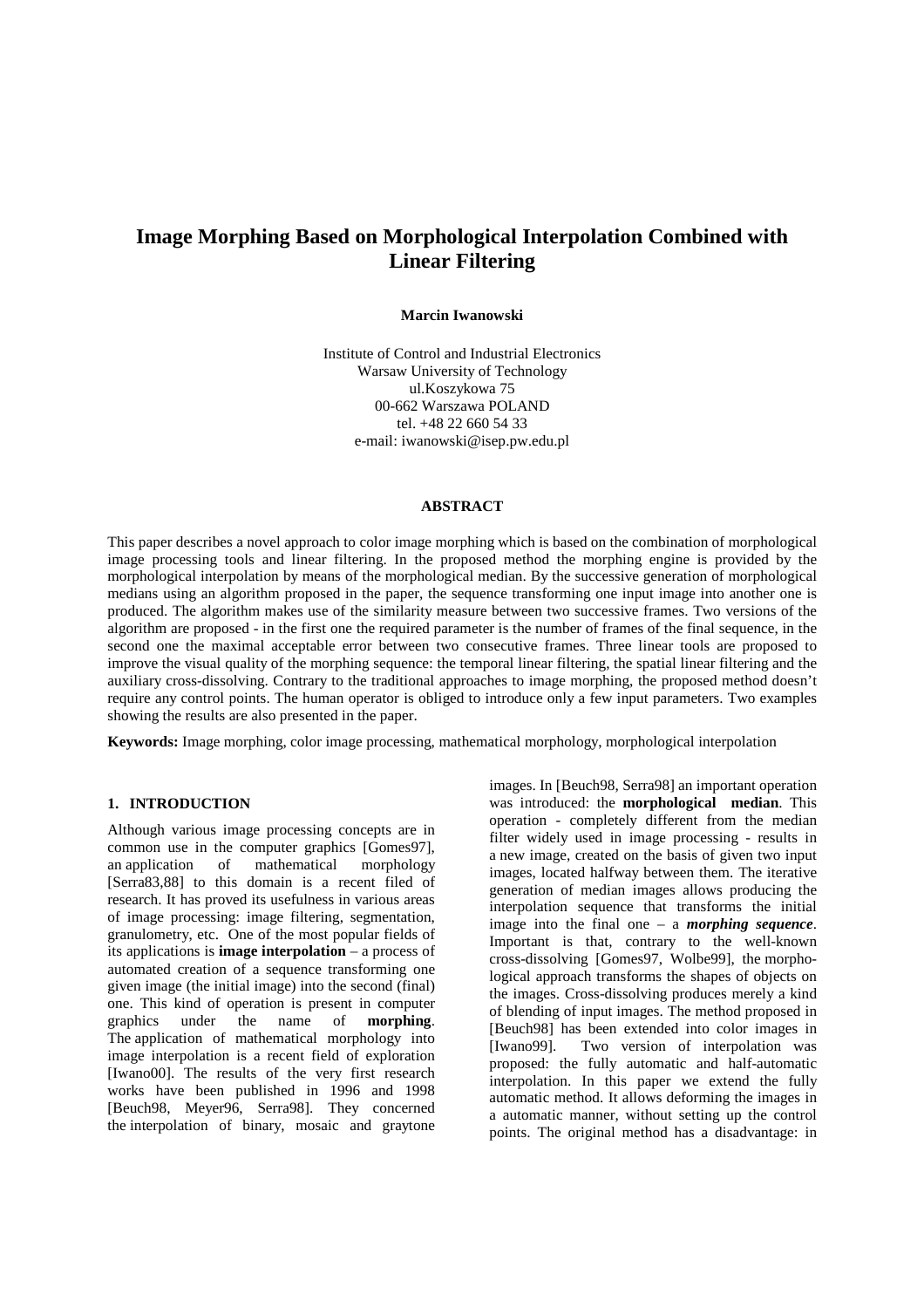some cases, the visual quality of the sequence is not high, especially when the input images include the areas of different colors on the initial and final images. Frames of the morphing sequence contain often inclusions of highly contrasted pixels with the hue and luminance values different from their background. Due to that fact the visual quality of the morphing sequence is not high enough to use it in an efficient way. In this paper the quality improvement is proposed. In order to improve the smoothness of the sequence we use the linear image processing techniques. The combination of the morphological interpolation and the quality improvement by linear spatial and temporal filtering allows performing the image morphing, which produces interesting and good-looking results.

The paper presents also a new method for the production of the morphologically interpolated sequence. The algorithm is based on the similarity measure between frames. The traditional method [Beuch98,Iwano99] is a 'blind' one – interpolated frames are produced without comparing the already interpolated ones. The new algorithm does it and is more flexible – it allows producing the interpolation sequence using different criteria, two of which are presented in the paper: the number of frames and maximum error criteria.

The paper is divided into 6 sections. Section 2 describes the morphological median of color images. New method of the interpolation sequence formation is introduced in section 3. Section 4 describes the method of the linear quality improvements. Section 5 contains the results and examples, and finally section 6 summarizes and concludes the paper.

#### **2. COLOR MORPHOLOGICAL MEDIAN**

## **2.1 Definition of morphological median**

The morphological median has been introduced for binary [Serra98], mosaic and graytone [Beuch98] images. It is based on the morphological operations of erosion and dilation [Serra88]. *Erosion* is defined as a minimum operator, which assigns to every image pixel a minimum value from among their neighbors. The neighborhood is defined in mathematical morphology using a *structuring element*. In the case considered in this paper an elementary structuring element is used. It contains the closest pixel's neighborhood. The erosion of the input image *F* is defined by:

$$
G = \varepsilon(F) \Leftrightarrow \forall p \in P : G(p) = \min_{q \in N(p)} \{ F(p+q) \} - h \quad (1)
$$

where *G* represents the output image,  $\varepsilon$  is the erosion operator, P is an image domain,  $N(p)$  represents the closest neighborhood of pixel *p,* and *h* is the height of the structuring element. The operation of *dilation* is based on the maximum value among the neighboring pixels and is written as:

$$
G = \delta(F) \Leftrightarrow \forall p \in P: G(p) = \max_{q \in N(p)} \{ F(p+q) \} + h \tag{2}
$$

where δ represents the operator of dilation (the rest of symbols has the same meaning as described above).

The erosion and dilation of given size *n* of image *F*  are defined as, respectively:

$$
\varepsilon^{(n)}(F) = \varepsilon(\varepsilon...\varepsilon(F))
$$
;  $\delta^{(n)}(F) = \delta (\delta \dots \delta (F))$ .

The *median image* [Beuch98] is defined as:

$$
M(F,G) = \sup_{\forall \lambda} \{ \inf \left[ \delta^{(\lambda)}(\inf(F,G)), \varepsilon^{(\lambda)}(\sup(F,G)) \right] \} (3)
$$

where  $\lambda = 1, 2, \dots$  are increasing integer values. 'sup' and 'inf' symbols represent a supremum and infinimum images which are defined as, respectively:

$$
G = \sup(F_1, F_2) \Leftrightarrow \forall p \in P \ G(p) = \max\{F_1(p), F_2(p)\} \ (4)
$$

$$
G = \inf(F_1, F_2) \Leftrightarrow \forall p \in P \ G(p) = \min\{F_1(p), F_2(p)\} \ (5)
$$



Figure 1

In case of the binary images the height of the structuring element have obviously to be  $h=0$ . In the binary case, however, there exists an additional condition - the intersection of the input binary images must be non-empty [Serra98,Iwano00]. The example of binary median is presented on Fig.1.

When computing the morphological median of the graytone images, the height of the structuring element *h*>0 [Beuch98,Iwano00]. Formally saying it corresponds to the operation performed with the cylindrical structuring element. On the other hand, the in case of multivalued images the condition of a non-empty intersection doesn't exist. In the color case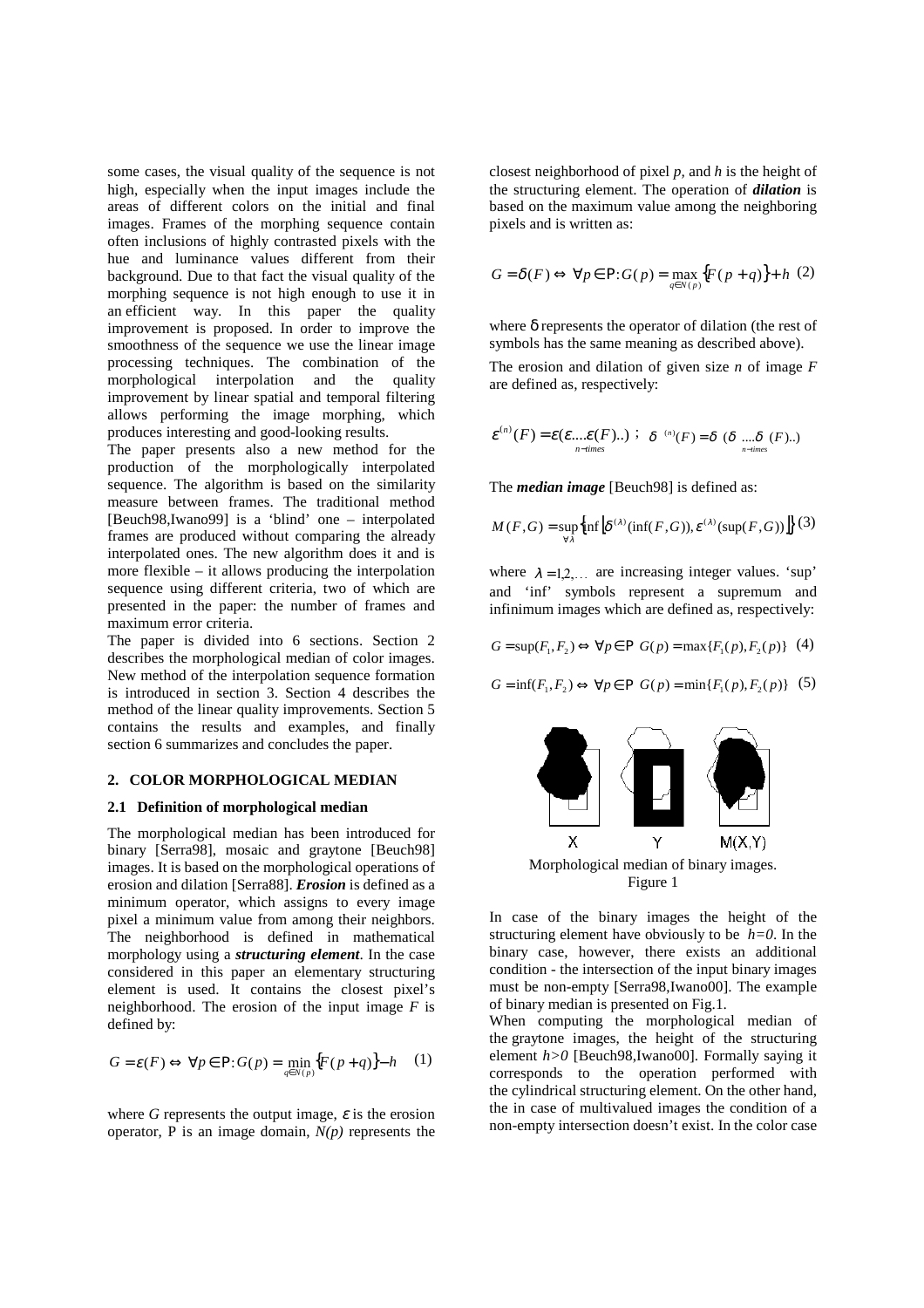the height is represented by a vector  $h = [h_1 h_2 h_3]$  such that  $h_1$ ,  $h_2$ ,  $h_3 > 0$  are – in the RGB color space - the incremental values of red, green and blue component respectively.

#### **2.2 Median of color images**

In case of graytone images the computation of (3) is obvious - the 'min' and 'max' operators in  $(1),(2),(4)$ and (5) are being computed on the scalar values. In the case of color images functions 'min' in (1) and (5) as well as 'max' and (2) and (4) must be calculated on the values from color (vector) space. In [Iwano99] a solution based on lexicographic ordering and comparative color space was proposed. In every Cartesian color space one always has to compare triples of numbers (three-element vectors) when comparing pixels. One of the most popular ways of comparing is a lexicographic ordering. It has been applied to color morphology in [Talbo98]. It is based on the successive comparisons of vectors' components beginning with components with the lowest indexes. This approach has however one important disadvantage - the *a priori* ordering of the importance of the vector components. In the case of the RGB color space, the *r*-component is considered as more important than the *g*-component, while the *b*component is the less important one. But there is no reason to apply such an order of preference. To solve this problem a new color space **–** the *comparative space* [Iwano99] - is introduced exclusively for vector comparison using the lexicographic ordering. The initial RGB color space is converted to the comparative one by using a 3x3 conversion matrix.

The conversion is based on the visual importance of color channels for the human perception. The color components are not of the same importance for the human vision. The transformation to the comparative space sorts out the color components and/or combines them by introducing their linear combinations so that the consecutive comparisons follow the visual importance of components.

Transformation matrix *M* of initial color space into comparative multiplies the vector of color components:

$$
\begin{bmatrix} v_1 & v_2 & v_3 \end{bmatrix}^T = M \cdot \begin{bmatrix} r & g & b \end{bmatrix}^T
$$

where  $\begin{bmatrix} v_1 & v_2 & v_3 \end{bmatrix}$  is a vector in the comparative vector space and  $\begin{bmatrix} r & g & b \end{bmatrix}^T$  is a vector in the RGB color space. Matrix *M* is in this paper computed according to *lgr***-**ordering [Iwano99]:

$$
M = \begin{bmatrix} 0.3 & 0.6 & 0.1 \\ 0 & 1 & 0 \\ 1 & 0 & 0 \end{bmatrix}
$$

In other words, the order of comparisons is following: the luminance value, the g-value, and finally the r-component.

The approach presented above allows comparing the vectors of RGB color space while taking into account the importance of colors for human vision. Due to that fact it allows also performing the morphological operations on color images. Consequently it enables the calculation the morphological median of color images.

## **2.3 The algorithm**

Equation (3) is applied to construct the iterative algorithm of median image calculations [Iwano99]. Starting from a pair *(F,G)* of initial images, we introduce the three auxiliary images *Z, W, M*, which are initially equal to:

$$
Z_0 = \inf(F, G) ; W_0 = \sup(F, G) ; M_0 = \inf(F, G)
$$

The indexes represent the number of iteration. Iterated values in the *i*-th iteration are computed using the following rules:

$$
Z_i = \delta(Z_{i-1}); W_i = \varepsilon(W_{i-1}); M_i = \sup[\inf(Z_i, W_i), M_{i-1}]
$$

Iterations are performed until idempotence of *M*, which means that when the image *M* stops to change the task is accomplished and finally:

$$
M(F,G)=M_i
$$

where  $M(F, G)$  is the morphological median of images *F* and *G*, and *i* is the lowest iteration number such that  $M_i = M_{i+1}$ .

The above algorithm is convergent, in a sense that the idempotence is always reached. It is guaranteed by the equation (3) and the discrete nature of digital images. The only theoretical danger for the convergence are the oscillations such that  $M_i = M_{i+2} \neq M_{i+1} = M_{i+3}$ . Since however that  $M_{i+1} \geq M_i$ , such a situation cannot happen.

Examples of color median images obtained using this algorithm are presented on Fig.2 and Fig.3. Fig.2 shows a morphological median of two images with a similar color palette containing mostly green and yellow hue values. Fig.3 contains the median of two images with different color palettes with dominant hues: red-yellow and green-blue. It's clearly visible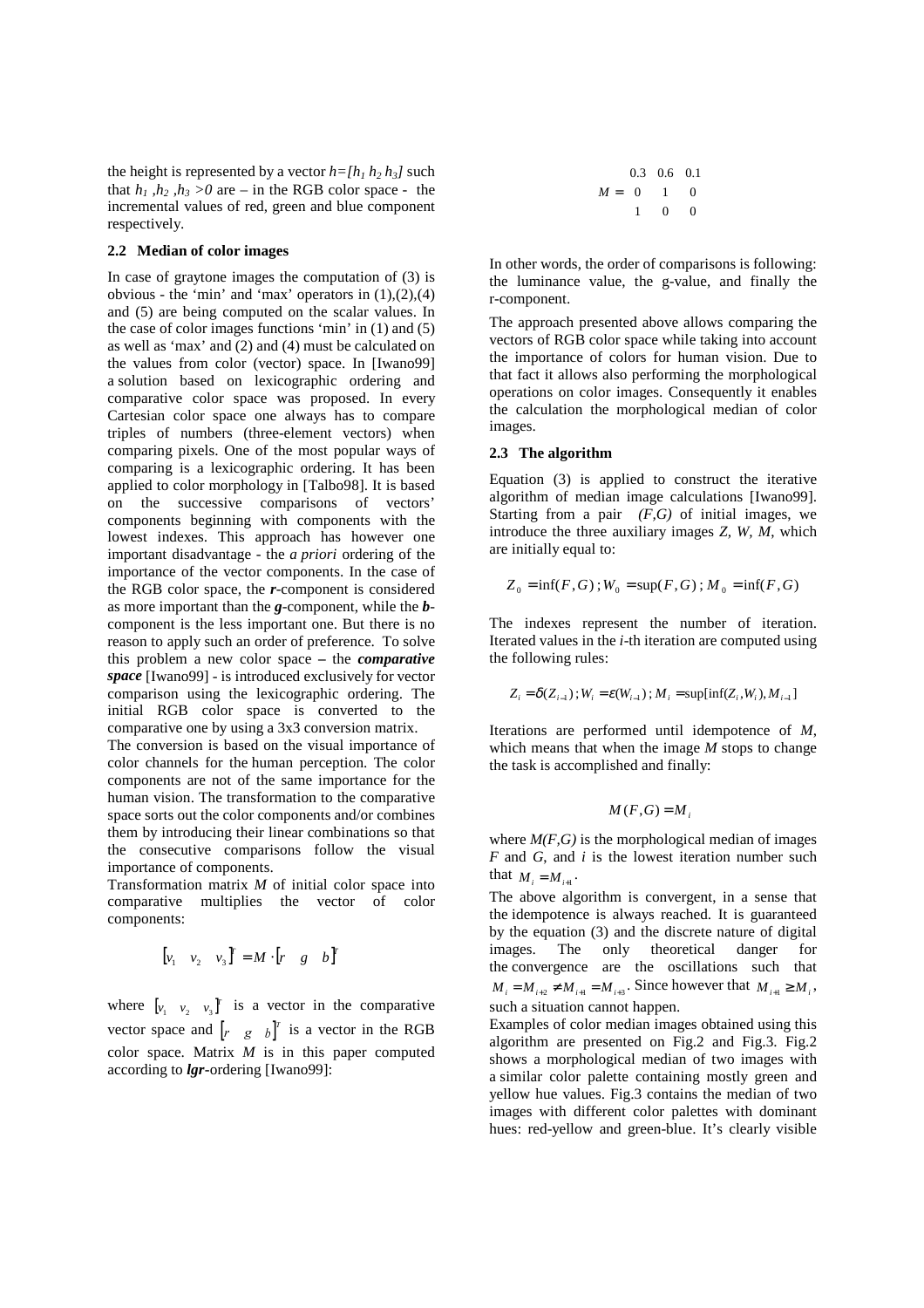that the median image contains the objects obtained by the shape-deformation of the objects on both input images.

#### **3. MORPHING SEQUENCE**

In the previous section the method of a single interpolated image generation was presented. This section describes how to produce the complete sequence. Traditional method of the production of the interpolation sequence [Beuch98] is based on the successive production of new medians between pairs of already generated ones. Such an approach has, however, one disadvantage. It doesn't consider the content of the image - so it is a kind of 'blind' operation. Moreover it doesn't permit obtaining the sequence of any given length. We propose here a new method, which generates iteratively the frames of the interpolation sequence – one frame per iteration. New frames are inserted in different positions in the sequence. The algorithm decides, depending on the difference between two neighboring images, whether it is necessary to generate a new median or not. This decision is based on the difference between images and is taken after calculating the similarity measure between two frames.

In the method from [Beuch98] the task was to find an equidistant distribution of interpolation levels without taking into consideration the content of the images. In our case instead of the distribution of levels, one optimizes the distribution of measures between every pair of consecutive frames.

The similarity measure is equal to an error *e,* which is computed as the mean square error (MSE) between the luminance values of pixels belonging to consecutive frames *P* and *Q*:

$$
e(P,Q) = \frac{1}{x_{\text{max}} \cdot y_{\text{max}}} \cdot \sum_{i=0}^{x_{\text{max}}-1} \sum_{j=0}^{y_{\text{max}}-1} [lum(P(i,j)) - lum(Q(i,j))]^p
$$
(6)

where function *lum* represents a luminance value of its argument, and  $x_{\text{max}}$ ,  $y_{\text{max}}$  are the image sizes.

The algorithm makes use of two vectors. The first one is a vector of sequence frames  $S = [S_0, S_1, \dots],$ the second one is a vector of similarity measures between every pair of consecutive frames *e*. Both vectors have the same number of elements. The input images are *X* and *Y*. The temporary variable *i* (counter) is equal to the number of already produced frames.

The algorithm of morphing sequence production:

- Let:  $i = 1$  (start the counter)
- Let:  $S_0 = X$ ,  $S_1 = Y$
- Compute the error between the input  $i$  mages:  $e_0 = e(S_0, S_1)$
- Let:  $imax = 0$  (index of the highest error value)
- While (not(stop-condition)) do: 1. Insert new, empty frame between frames imax and imax+1 (elements of vectors S and **e** with indexes between 0 and imax remains unchanged; elements with indexes from  $\text{imax} + 1$  to i get new indexes from  $imax + 2$  to  $i + 1$ respectively, index of a new element is imax+1) 2. Calculate new median:  $S_{i \max+1} = M(S_{i \max}, S_{i \max+2})$ 
	- 3. Let:  $e_{i \max} = e(S_{i \max}, S_{i \max+1})$
	- 4. Let:  $e_{i \max+1} = e(S_{i \max+1}, S_{i \max+2})$
	- 5. Let:  $i = i + 1$ 
		- 6. Find imax such that:
		- $e_{i_{\text{max}}} = \max\{e_0, e_1, \ldots, e_{i-1}\}\$
- Stop the algorithm

The final sequence of images  $S = [S_0, S_2, \dots, S_{i-1}]$  is the morphologically interpolated sequence, such that  $S_0 = X$ ,  $S_{i-1} = Y$ ; frames  $S_1$ ,  $S_2$ ,...,  $S_{i-2}$  represent the interpolated images.

The use of the structuring element of a given height *h>0* during the calculations of single medians, guarantees the convergence of the above algorithm. It means that when computing  $S_k = M(S_{k-1}, X)$ , after certain number of iterations  $S_k = S_{k-1} = X$ . The same result would be obtained if, instead of the initial image  $X$ , the final one  $- Y$ , would be used.

Two versions of the algorithm are proposed. The difference between them lies in the stopcondition. First one generates the sequence with *given number of frames*  $n \ge 2$ . The algorithm's *stopcondition* in this case is:  $(i \ge n-1)$ .

In the second version is based on *the highest acceptable error*  $e_{MAX}$  between two consecutive frames. The number of frames of the final sequence can vary depending on the complexity and difference between input images. The iterations are performed until the error (6) becomes smaller than  $e_{MAX}$ . In this case the *stop-condition* is:  $(e_{i_{\text{max}}} < e_{MAX})$ . The final value of *i* indicates the number of frames of the interpolation sequence.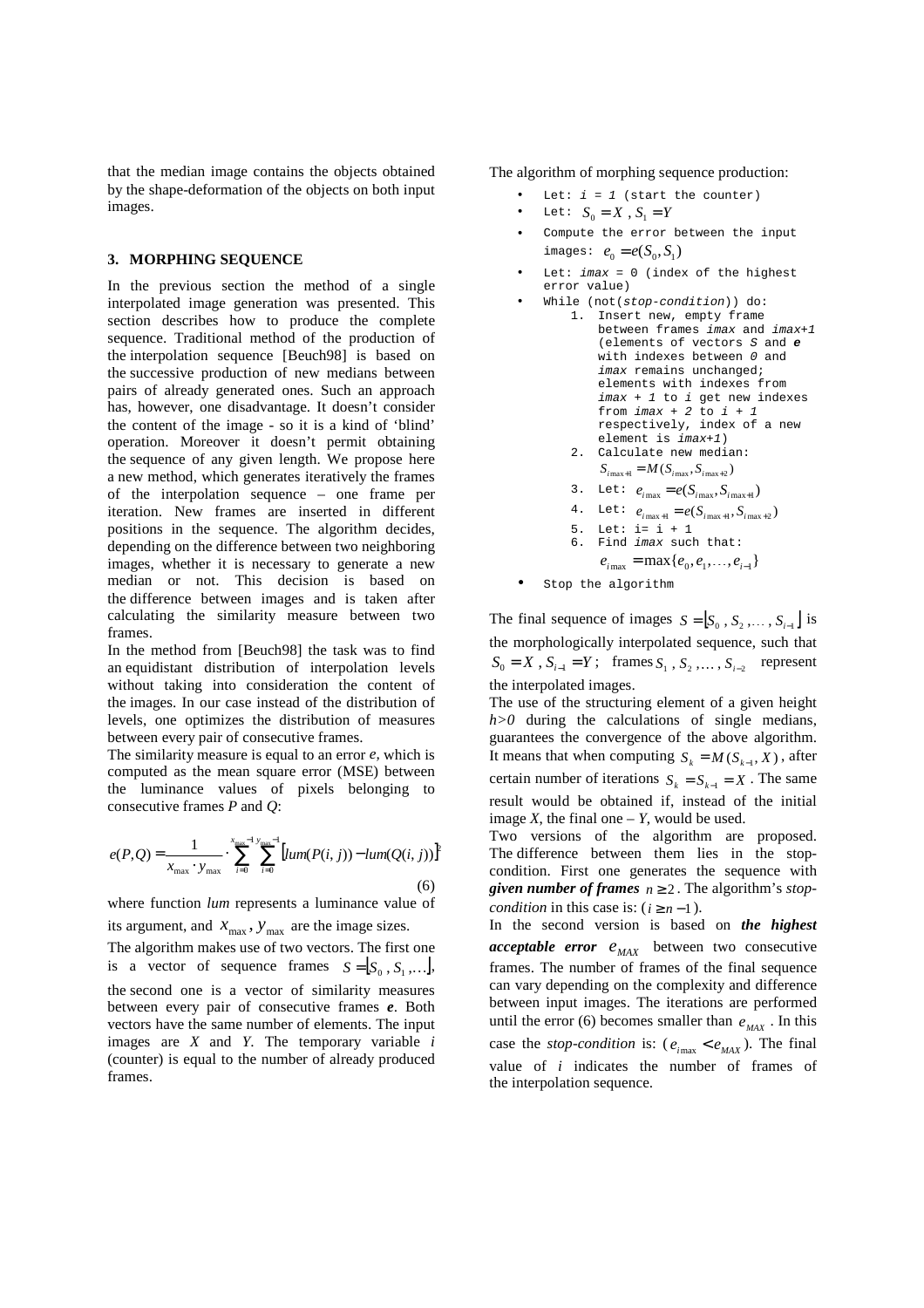Depending on the version of the algorithm applied either the required number of frames *n*, or the value of  $e_{MAX}$  should be given.

## **4. QUALITY IMPROVEMENTS**

The biggest problem that occurs, while observing the frames of the morphologically interpolated sequence, are the inclusions of highly contrasted groups of pixels. They make the sequence look unnatural and disturb its visual quality by decreasing the spatial smoothness of the sequence frames. The next problem lies in the temporal smoothness of a sequence. It happens that the transitions between the frames of the sequence sometimes seem abrupt. The solution of both problems is based on the linear filtering. It allows improving both the spatial and the temporal smoothness of a sequence. We propose three quality-improving tools that can be applied either separately or jointly depending on the particular demand. First two of them are the linear filters. The reason for introducing the linear filtering is not to remove the inclusions, but to soften theirs color value and to obtain smoother transitions between sequence frames. The third tool is an auxiliary cross-dissolving operation that improves the temporal smoothness of the sequence.

## **4.1 Temporal filtering**

The temporal filtering allows reducing the contrast of the image pixels. The temporal filter of size 1 is given by:

$$
S_{t}(x, y) = \begin{cases} S_{t}(x, y) & \text{if } t = 0\\ S_{t-1}(x, y) + \lambda \cdot S_{t}(x, y) + S_{t+1}(x, y) & \text{if } 0 < t < n-1\\ \lambda + 2 & \text{if } t = n-1\\ S_{t}(x, y) & \text{if } t = n-1 \end{cases}
$$
(7)

where  $S_i(x, y)$  is a pixel on the *i*-th frame of the initial sequence,  $S_i'(x, y)$  is pixel on the filtered frame, *n* is a total number of frames of the morphologically interpolated sequence.

It is a weighted mean value - the weights of the pixels from the previous and the next frame are set to 1. The weight of the current pixel  $\lambda$  can be chosen manually depending on the visual quality of the sequence. Since the first and the last sequence frame are equal to two initial frames, they are not filtered.

The parameter  $\lambda$  controls the influence of the current frame on the filtered one. It can be equal to any positive integer. The growth of this parameter reduces however the effect of filtering.

The application of temporal filtering softens the color values of inclusions without introducing the spatial

blurring. It allows reducing the contrast of the inclusions. It results in more natural visual effect and smoothes out the temporal transitions between frame pixels.

The temporal filtering offers the best results for the inclusions present at the current frame being at the same time absent on the preceding. In such a case an effect of blending is visible and contrast reduction is remarkable. On the other hand when small inclusions are not growing on several consecutive frames, they start to be too contrasted again after few successive frames. Such kind of inclusions cannot be filtered using the temporal filtering.

The example of temporal filtering is shown on Fig.4b. It contains the result of the temporal linear filtering (with  $\lambda = I$ ) of image on Fig.4a.

## **4.2 Spatial filtering**

Another kind of linear filtering proposed is the spatial filtering. It reduces the visual impact of the inclusions by introducing the spatial blurring.

The linear spatial filtering is expressed by using the following equation:

$$
S_{t}(x, y) = \frac{\sum_{i=s}^{s} \sum_{j=s}^{s} S_{t}(x+i, y+j) \cdot m(i+s+1, j+s+1)}{\sum_{i=1}^{2s+1} \sum_{j=1}^{2s+1} m(i, j)}
$$
(8)

where  $S_i(x, y)$  is a pixel on the *i*-th frame of the initial sequence,  $S_i'(x, y)$  is a pixel on the filtered one, *s* is a size of a linear filter, and *m* is a mask of this filter represented by a matrix of size *2s+1*. Similarly to the case of the temporal filtering, in the current one we also filter only the morphologically interpolated frames i.e. frames with the indexes:  $0 < t < n-1$ . The first and the last frame of the sequence are simply copied from the initial sequence to the filtered one.

Various masks can be applied to perform the spatial filtering. The following three masks of size *s=1* have been considered:

$$
m_1 = \begin{bmatrix} 1 & 1 & 1 \\ 1 & 1 & 1 \\ 1 & 1 & 1 \end{bmatrix} \quad m_2 = \begin{bmatrix} 1 & 1 & 1 \\ 1 & 4 & 1 \\ 1 & 1 & 1 \end{bmatrix} \quad m_3 = \begin{bmatrix} 1 & 2 & 1 \\ 2 & 4 & 2 \\ 1 & 2 & 1 \end{bmatrix} \tag{9}
$$

Mask m<sub>1</sub> represents the mean filter  $3x3$ , mask m<sub>2</sub> – its weaker version and mask  $m_3$  – the Gaussian filter.

This kind of filtering is necessary when the case, mentioned at the end of the preceding section, happens. It occurs when the contrast of the inclusions is too high and, at the same time, the inclusions have similar shape on several consecutive frames. In such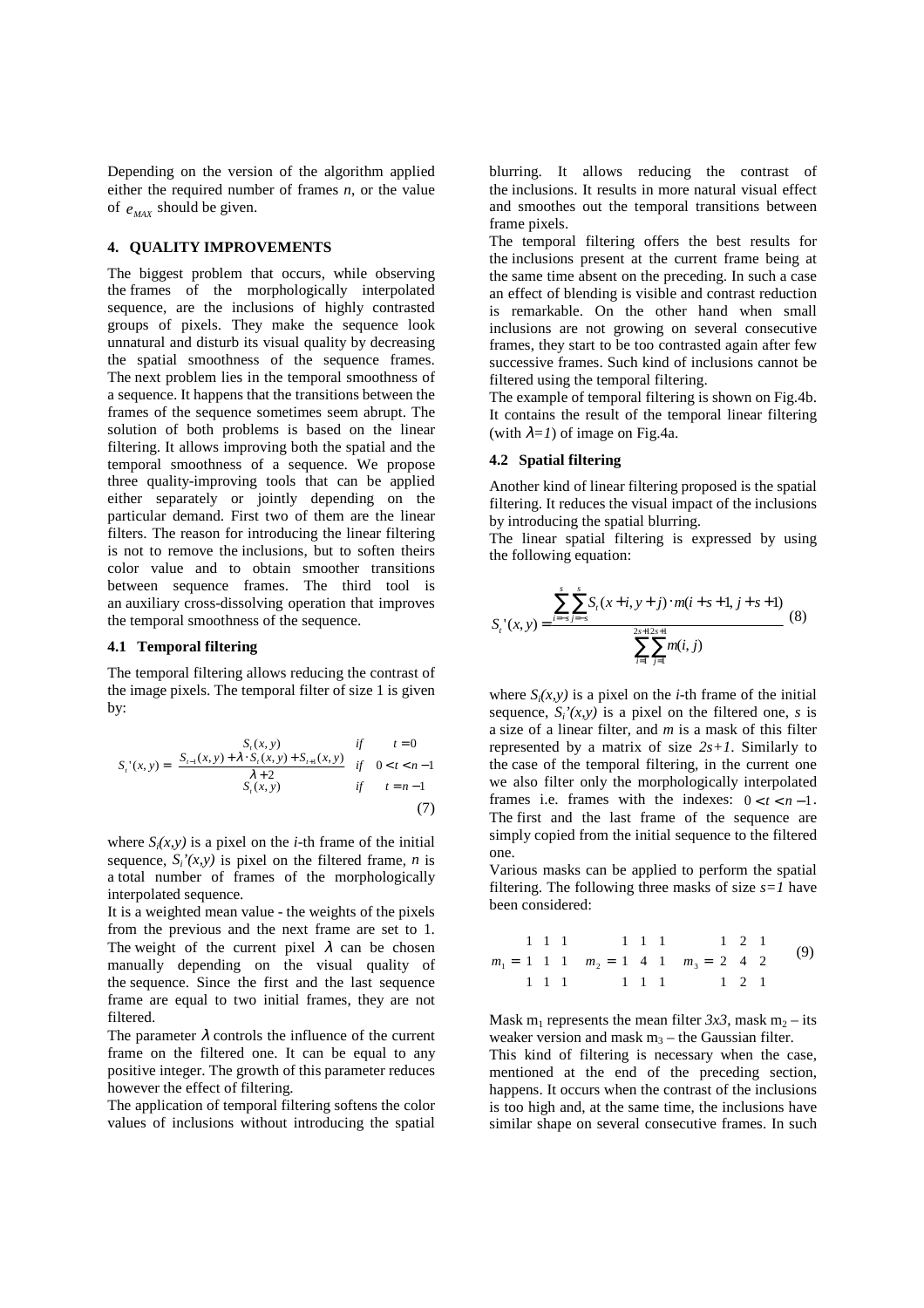a case the effect of locally high contrast cannot be removed by temporal filtering and the spatial one must be applied.

The choice of filter depends on the visual quality of the final sequence. If one prefers to get a sequence more "mysterious" one may use stronger filters like e.g.  $m_1$ . If one wants to have sharper interpolated images weaker filter like e.g.  $m_2$  is more suitable.

The example of spatial filtering is presented on fig.4c. The filtering (8) has been performed using filter  $m_2$ from (9). After both kinds of filtering the artifacts caused by the morphological median (clearly visible on Fig.4a), has been either removed (by temporal filtering) or softened (by the spatial one).

### **4.3 Cross-dissolving**

In order to make the transitions between morphologically interpolated frames smoother, the additional cross-dissolving is applied. This operation can be written using the following equations:

$$
S'_{\alpha}(x, y) = S_{t}(x, y),
$$
  
\n
$$
S'_{\alpha+\beta}(x, y) = (1 - \frac{\beta}{\alpha}) \cdot S_{t}(x, y) + \frac{\beta}{\alpha} \cdot S_{t+1}(x, y),
$$
  
\n
$$
S'_{\alpha(t+1)}(x, y) = S_{t+1}(x, y)
$$
  
\n
$$
0 < \beta < \alpha; 0 \le t < n - 1
$$
 (10)

where  $\alpha$  is given number of new frames included between every pair of consecutive sequence frames, *S'* is a frame of cross-dissolved sequence, *S* is a frame of the initial one.

After the cross-dissolving operation the length of a sequence *S'* grows  $\alpha + 1$  times by inserting  $\alpha$  crossdissolved frames between every pair of consecutive frames of the initial – morphologically interpolated and linearly filtered – sequence *S*. Cross dissolving is especially useful in the transformation of the initial, given image to the closest morphologically interpolated one. It allows human perception to adapt to the interpolated image. An example of the crossdissolving is presented on Fig.5a-5g. Fig.5a contains the input, given image. Fig.5g – the first frame of the morphologically interpolated sequence. Fig.5b-5f show the cross-dissolved frames  $(\alpha=5)$ .

#### **5. RESULTS**

Two morphing sequences are presented as an example. Both have been obtained using the proposed method. All three proposed improvements have been applied: temporal filtering, spatial filtering and cross-dissolving. The first sequence contains the transformation of an image of flowers into another one presenting a bottle of beer. Both images have similar color palettes. Fig.6 presents the frames of a sequence, which were produced using the morphological interpolation and the linear filtering.

The morphological median has been calculated using the dilations (1) and erosions (2) using a structuring element of height  $h=[1,1,1]$ . The sequence was generated using the second rule. The given maximal error was equal to  $e_{MAX} = 1000$ . It resulted in 8 morphologically interpolated frames. Each interpolated frame was filtered using the temporal filter (7) with  $\lambda=1$  and spatial filter (8) with mask m<sub>2</sub> from (9). The error values and order of production of new medians is shown in Table 1. To create the final sequence the cross-dissolved frames was inserted between every pair of consecutive frames according to (10). The number of cross-dissolved frames was  $\alpha=10$ .

The second example shows the transformation of the initial image presenting a tree in summer into the final image with a forest in autumn. The color palettes in both input images are different. Fig.7 presents the frames of a sequence, which were produced using the morphological interpolation and the linear filtering. The morphological median has been using a structuring element of height *h=[1,1,1]*. The given length of a sequence was:  $n=13$ . Each frame was filtered using the temporal filter (7) with  $\lambda$ =1 and spatial filter (8) with mask m<sub>3</sub> from (9). Fig. 4 shows the result of cross-dissolving produced after the construction of morphological interpolation followed by temporal and spatial filtering. In this case the number of cross-dissolved frames inserted between every pair of consecutive ones was  $\alpha = 5$ .

| Frame                          | Prod. order    | Error               |
|--------------------------------|----------------|---------------------|
| S <sub>0</sub>                 | Initial        | $e(S_0, S_1)=998$   |
| $S_I$                          | 7              | $e(S_1, S_2)=182$   |
| S <sub>2</sub>                 | 6              | $e(S_2, S_3)=262$   |
| $S_3$                          | 4              | $e(S_3, S_4)=425$   |
| $S_4$                          | $\overline{c}$ | $e(S_4, S_5)=760$   |
| $S_5$                          | 1              | $e(S_5, S_6)=820$   |
| $S_6$                          | 3              | $e(S_6, S_7)=601$   |
| $S_7$                          | 5              | $e(S_7, S_8)=455$   |
| $S_8$                          | 8              | $e(S_8, S_9) = 883$ |
| $S_9$                          | Final          |                     |
| First example - list of errors |                |                     |

Table 1

#### **6. CONCLUSIONS**

The method of automatic morphing has been presented. It combines the morphological interpolation and linear filtering. The method is able to produce the interpolation sequence using exclusively the image processing tools. Starting from two initial images the morphing sequence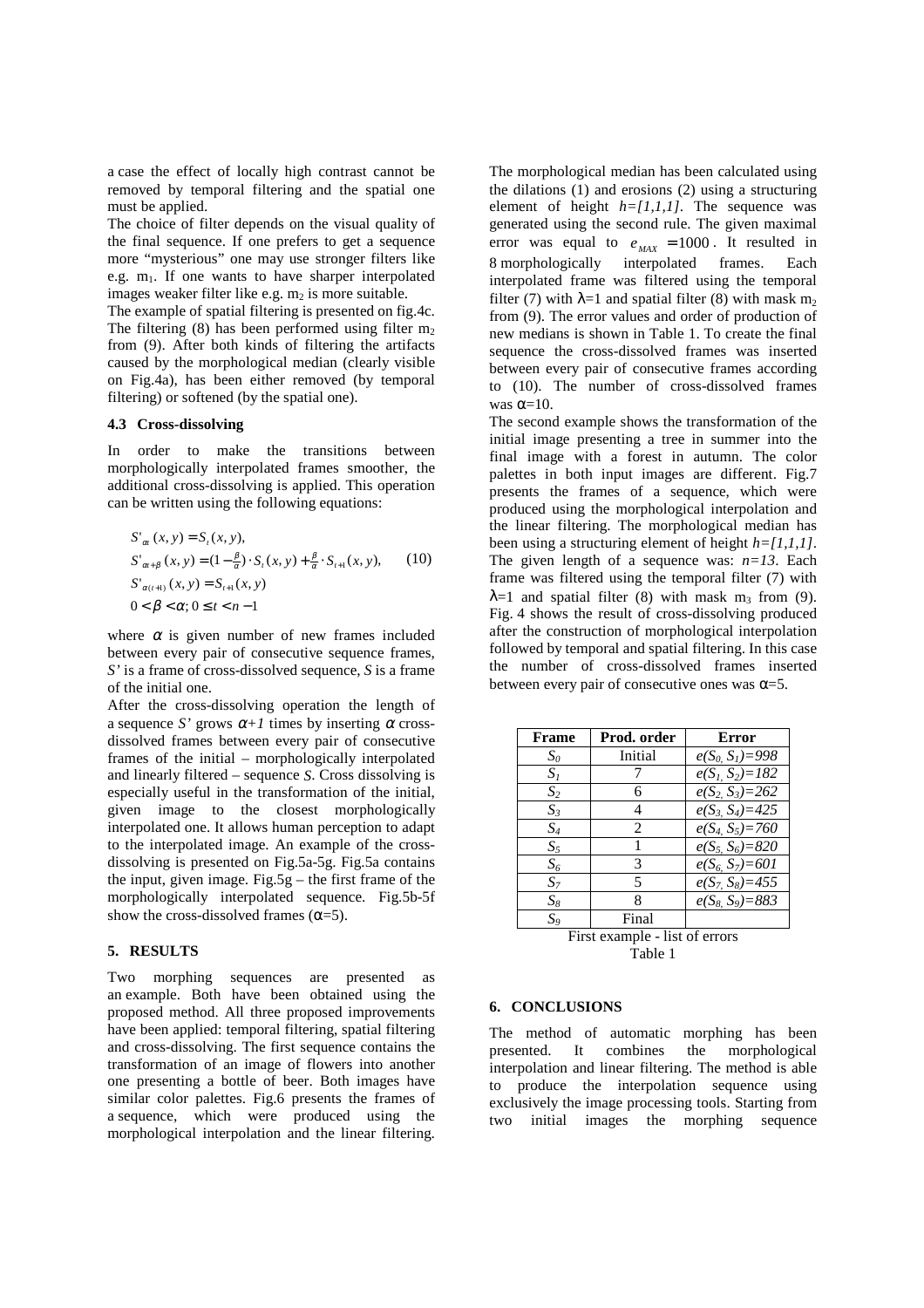transforming the initial image into the final one is created. The transformation is produced without applying the control points. The only human assistance is required in order to indicate the number of morphologically interpolated frames and - if needed - the parameters for the linear filtering tools (number of cross-dissolved frames as well as the type of temporal and spatial linear filter).

The proposed method can be compared with another automatic method: the 'pure' cross-dissolving. Contrary however to the last one it contains shape metamorphosis of the objects on the image. In comparison on the other hand with the classic morphing techniques [Wolbe99], it doesn't require an introduction of the control points, which is timeconsuming and manual process. But, in fact, it isn't a real competitor of classic morphing techniques. Both methods are complementary and their usage depends on the images one is dealing with. The proposed method can be employed to transform the images without sensitive areas, transformation of which have to be controlled precisely, like eyes, mouth, nose etc. in the human face morphing. The method can be successfully applied to the transformation of images where the correspondence of areas on both images is not crucial. It is useful, in particular, when at least one of two images contains a lot of small details (like flowers or trees on examples shown in the paper), which should be deformed - not blended (blending could be obtained using the simple cross-dissolving). The deformation of such images using traditional mesh-warping would require a huge amount of control points which have to be indicated manually by the operator. The proposed method deforms them without introducing the control points.

The results, obtained using the proposed method, are interesting also from the artistic point of view – the transformation of the shape looks "mysterious". The method can be successfully applied to the production of special visual effects in TV, film and multimedia industry.

## **7. REFERENCES**

- [Beuch98] Beucher S.: Interpolation of sets, of partitions and of functions In: H.Heimans and J.Roedink, editors, *Mathematical Morphology and its Applications to Image and Signal Processing.* Kluwer, 1998
- [Gomes97] Gomes J., Velho L.: *Image Processing for Computer Graphics*, Springer-Verlag, 1997
- [Iwano99] Iwanowski M., Serra J.: Morphological Interpolation and Color Images *Proc. of 10th International Conference on Image Analysis and Processing* Sept. 27-29, 1999 Venice, Italy; IEEE Computer Society
- [Iwano00] Iwanowski M.: Application of mathematical morphology to interpolation of digital images, Ph.D. thesis *Warsaw University of Technology, School of Mines of Paris,* Warsaw-Fontainebleau 2000
- [Meyer96] Meyer F.: Morphological interpolation method for mosaic images, In P.Maragos, R.W.Schafer, M.A.Butt *Mathematical morphology and its application to image and signal processing*, Kluwer, 1996.
- [Serra83] Serra J.: *Image Analysis and Mathematical Morphology vol. 1.* Academic Press, 1983
- [Serra88] Serra J.: *Image Analysis and Mathematical Morphology vol. 2*. Academic Press, 1988
- [Serra98] Serra J.: Hausdorff distance and interpolations In: H.Heimans and J.Roedink, editors, *Mathematical Morphology and its Applications to Image and Signal Processing*. Kluwer, 1998
- [Talbo98] Talbot H., Evans C., Jones R.: Complete ordering and multivariate morphology In: H.Heimans and J.Roedink, editors, *Mathematical Morphology and its Applications to Image and Signal Processing*. Kluwer, 1998
- [Wolbe99] Wolberg G.: *Digital Image Warping,* IEEE Computer Society Press, Los Alamos CA, 1999